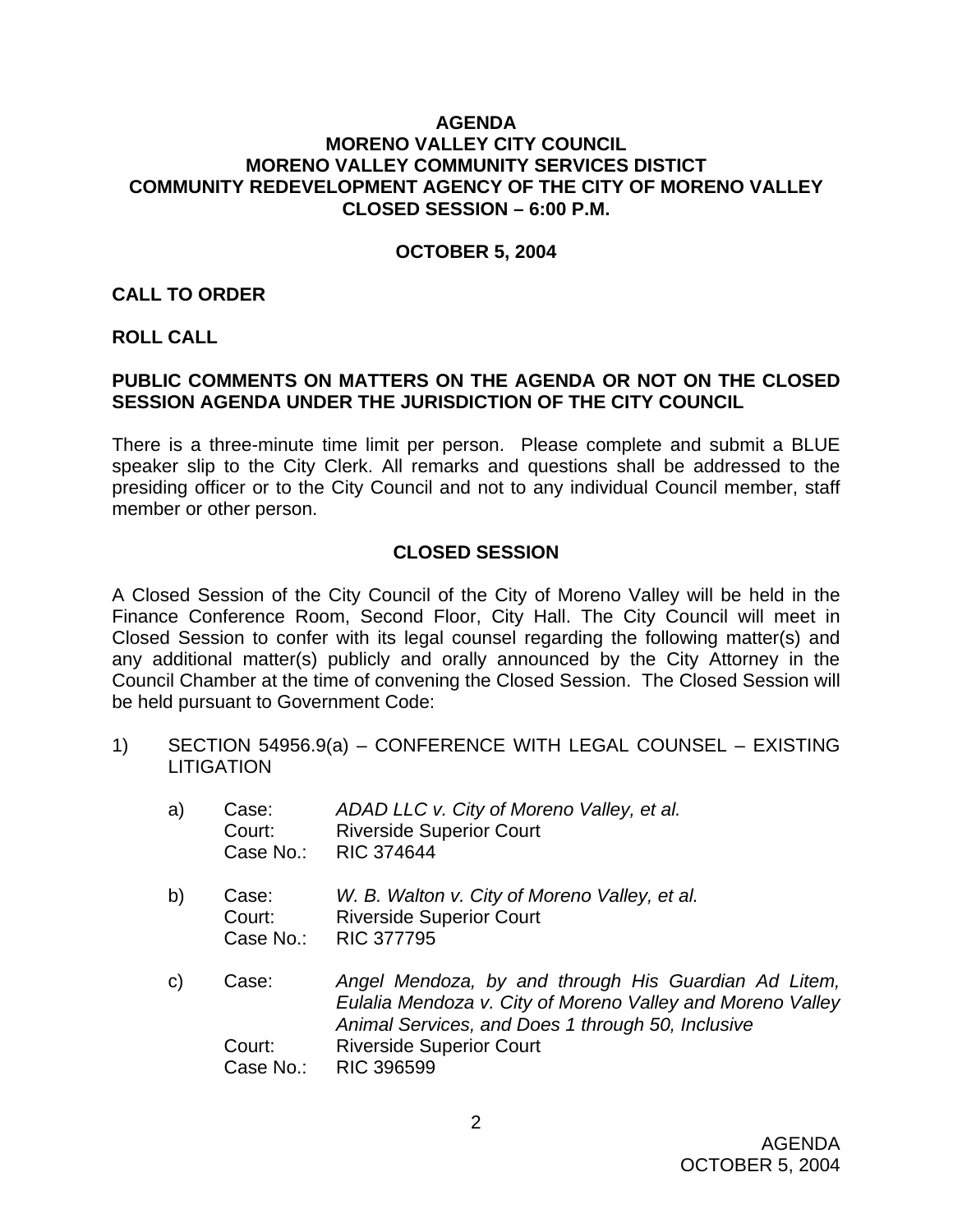- d) Case: *Suarez v. City of Moreno Valley*  Court: Riverside Superior Court Case No.: RIC 396766 e) Case: *Lauren Lynn Baisden, by Dolores Baisden her guardian ad litem v. City of Moreno Valley*  Court: Riverside Superior Court Case No.: RIC 404900 f) Case: *Public Entity Risk Management Authority v. City of Moreno Valley, City of Palm Desert, City of Simi Valley, City of Palm Springs, City of La Quinta, City of Hemet, Coachella Valley Association of Governments, City of Rolling Hills, and DOES 1-50*  Court: Riverside Superior Court Case No.: INC 038382 g) Case: *Vandel Ridge v. City of Moreno Valley, et al*. Court: Riverside Superior Court Case No.: RIC 411064 h) Case: *Sandra Lowe, et al v. City of Moreno Valley*  Court: Riverside Superior Court Case No.: Case No. 416532 i) Case: *Citizens to Enforce CEQA v. City of Moreno Valley, et al.* Court: Riverside Superior Court Case No.: RIC 403114 j) Case: *Stacy Stillwell v. City of Moreno Valley*  Court: Riverside Superior Court Case No.: RIC 408908 k) Case: *Fitch v. City of Moreno Valley, et. al*  Court: Riverside Superior Court Case No.: RIC 414978 l) Case: *Joe & Joyce Teague v. City of Moreno Valley, et. al*  Court: United States District Court for the Central District of California Case No.: EDCV 04-00926 TJH (MC)
- 2) SECTION 54956.9(b)(1) CONFERENCE WITH LEGAL COUNSEL SIGNIFICANT EXPOSURE TO LITIGATION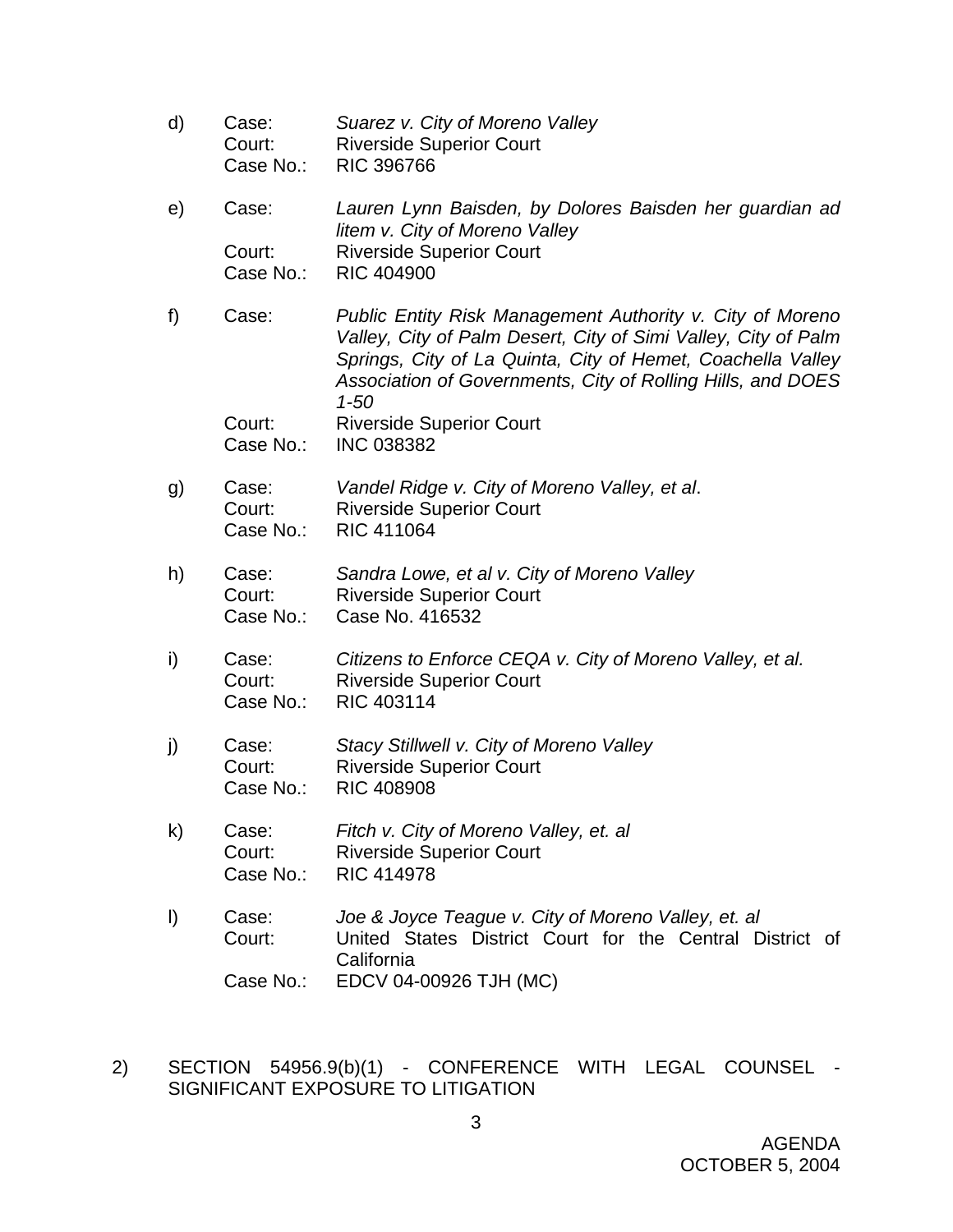Number of Cases: 2

3) SECTION 54956.9(c) - CONFERENCE WITH LEGAL COUNSEL - INITIATION OF LITIGATION Number of Cases: 2

## **REPORT OF ACTION FROM CLOSED SESSION BY CITY ATTORNEY, IF ANY**

**ADJOURN TO SPECIAL MEETING** 

**NOTICE AND CALL OF SPECIAL JOINT MEETING (TELEVISED) OF THE**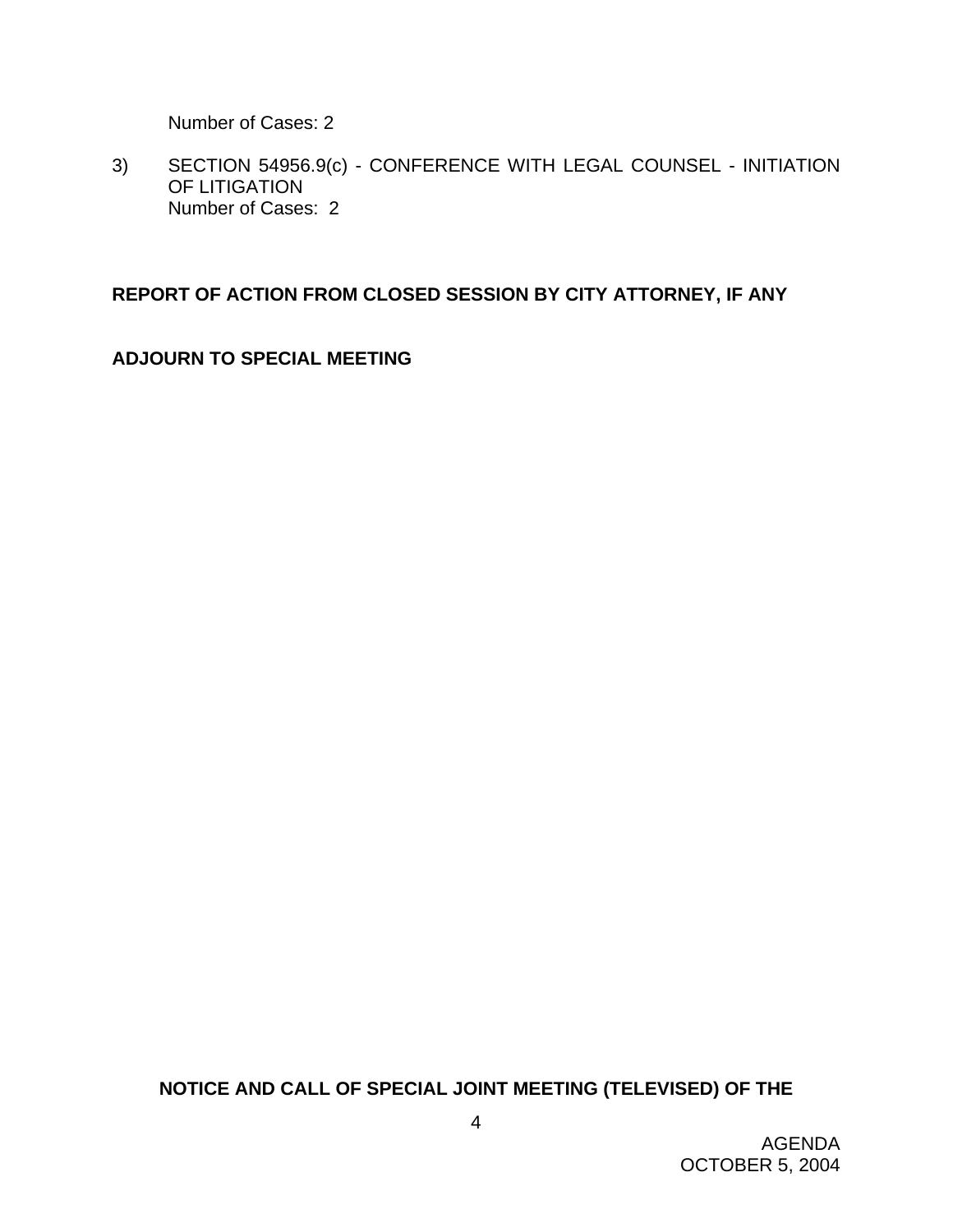# **CITY COUNCIL OF THE CITY OF MORENO VALLEY**

## **OCTOBER 5, 2004 – 6:30 P.M.**

**NOTICE IS HEREBY GIVEN** that a special meeting of the City Council of the City of Moreno Valley will be held on October 5, 2004, commencing at 6:30 p.m., in the City Council Chamber, City Hall, located at 14177 Frederick Street, Moreno Valley, California.

Said special meeting shall be for the purpose of:

## **AGENDA**

- **CALL TO ORDER**
- **PLEDGE OF ALLEGIANCE**
- **INVOCATION**
- **ROLL CALL**
- **INTRODUCTIONS**

## **PUBLIC COMMENTS ON MATTERS ON THE SPECIAL MEETING AGENDA**

There is a five-minute time limit per person. Please complete and submit a GOLDENROD speaker slip to the Bailiff. All remarks and questions shall be addressed to the presiding officer or to the City Council and not to any individual Council member, staff member or other person.

## **E. PUBLIC HEARINGS**

E1. RECOMMENDATION TO ADOPT RESOLUTION OF NECESSITY AUTHORIZING EMINENT DOMAIN PROCEEDINGS FOR THE RIGHT-OF-WAY ACQUISITION OF PROPERTY LOCATED ON THE EAST SIDE OF DAY STREET BETWEEN STATE ROUTE 60 AND IRONWOOD AVENUE – PROJECT NO. 05-41678724 (Report of: Public Works Department)

Recommendation: That the City Council:

- 1. Conduct hearing, allowing the property owner, who has requested the right to appear, to provide additional evidence to the City Council;
- 2. Approve and adopt the Planning Division's findings that the project is exempt from CEQA as it is classified as a Class 1 Categorical Exemption (under section 15301C and L.1), and therefore, environmental documents are not required;